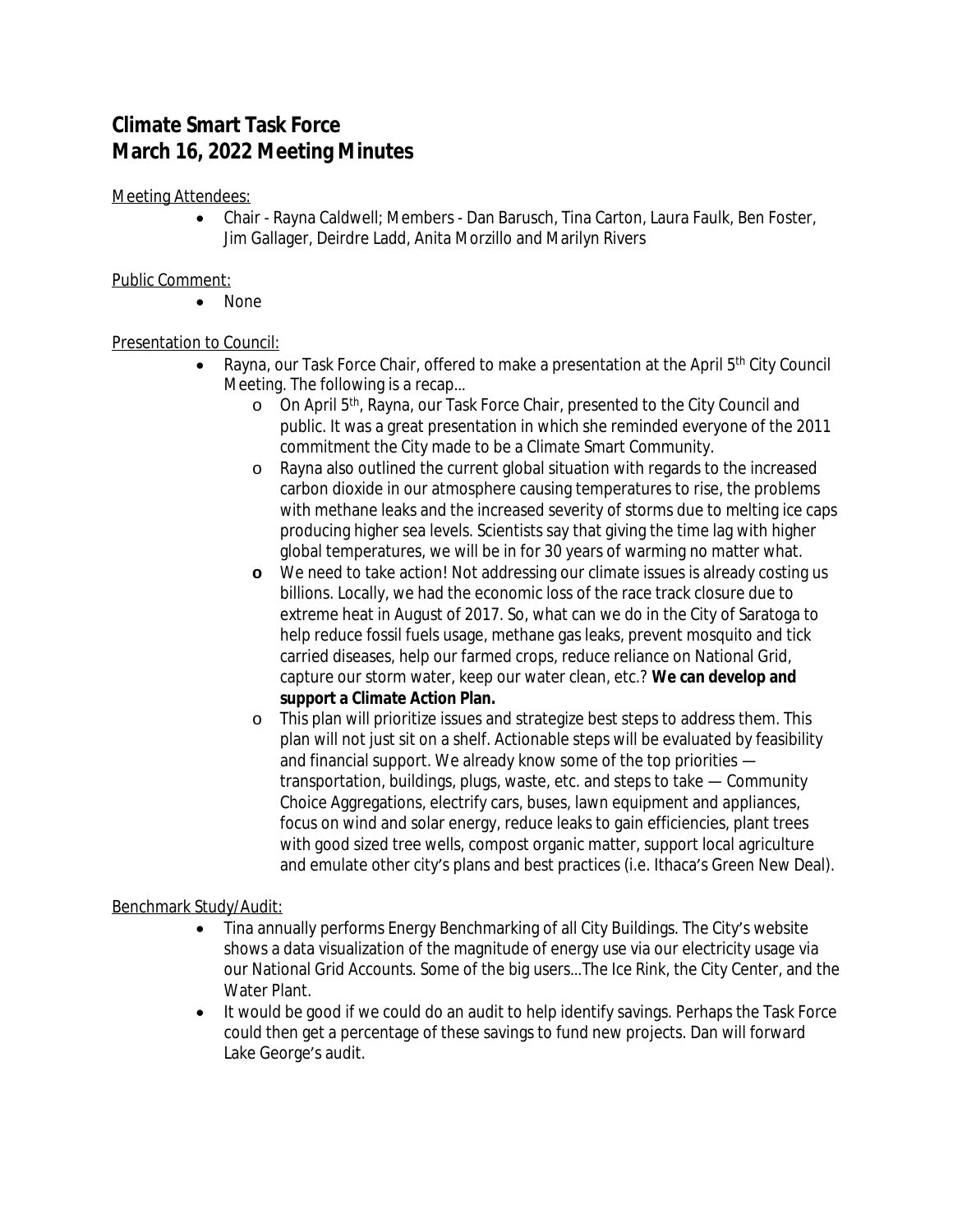To determine commuter mileage by city employees in their personal vehicles, it was suggested HR be contacted, since they know where people live. Then a map could be created. This effort may help determine locations for affordable housing as well.

#### Community Solar:

 We are continuing to evaluate all the opportunities to be a anchor tenant and reap the benefits of a percent discount as well as a possible donation to a local non-profit. There are a number of farms. Therefore an RFP has been sent for best practice purposes. Sustainable Saratoga can also help spread the word on their Fb page.

#### Fire Stations:

- Chief Dolan is working on various energy efficient initiatives for Fire Station #3. The lighting has been upgraded to LED but there are many other opportunities. There are great ideas being suggested…solar panels on the roof, geo thermal infrastructure, battery backup if grid goes down, drop ceilings, etc. Need to meet again with Fire Chiefs, Marilyn, Tina, and Jim to discuss energy efficiencies with windows, lighting, insulation, etc. for Fire Station #2 as well. This was very effectively done for Fire Station #1.
- Laura noted there is an Energy & Storage Grant for improving the security of Emergency Response Systems. Jim and Laura will work on this.

#### CDTA & Bike Share:

- Per Ben's request, Tina forwarded the slides from CDTA's presentation to the group. It detailed their bike share program and plans, their trolley bus replacement, their partnership with CDPHP Cycle (note; there were 5,300 rides taken, electric scooters, electric vehicle/car ride share/door to door service.
- Tina is meeting with City Center and Tourism to further discuss the parking garage. The goal is to encourage parking one's car and then making people aware of the multi-modal transit opportunities. This led into a discussion about bike lanes and NYSDOT repaving Union Avenue from East Avenue to Henning.
- A Bike Network Map has been created by Complete Streets and Bike-a-Toga and will be shared with the Mayor and Finance deputies.
- EV Charging Stations Laura to send info she has already gathered for a grant identifying which places seem attractive.

## NYPA Streetlight Purchase:

 Consultant to send pricing to Tina for Sternberg lights. The City is purchasing all 3,000 streetlights from Nat Grid and replacing their bulbs with LED lights. This could be a \$7M project if all Sterrnbergs are upgraded to the City standard. The main purpose of the project is to purchase the street lights from National Grid and convert them to Led with NYPA. The next stage after the project is over is to move forward with a streetlight maintenance contractor that NYPA secured. The Sternberg streetlights are very special and energy efficient lights are superinsanely expensive (\$35 vs \$1500 per head). There may need to be a compromise on those since Broadway is our city's brand and the Sternbergs are historical, Victorian, and special.